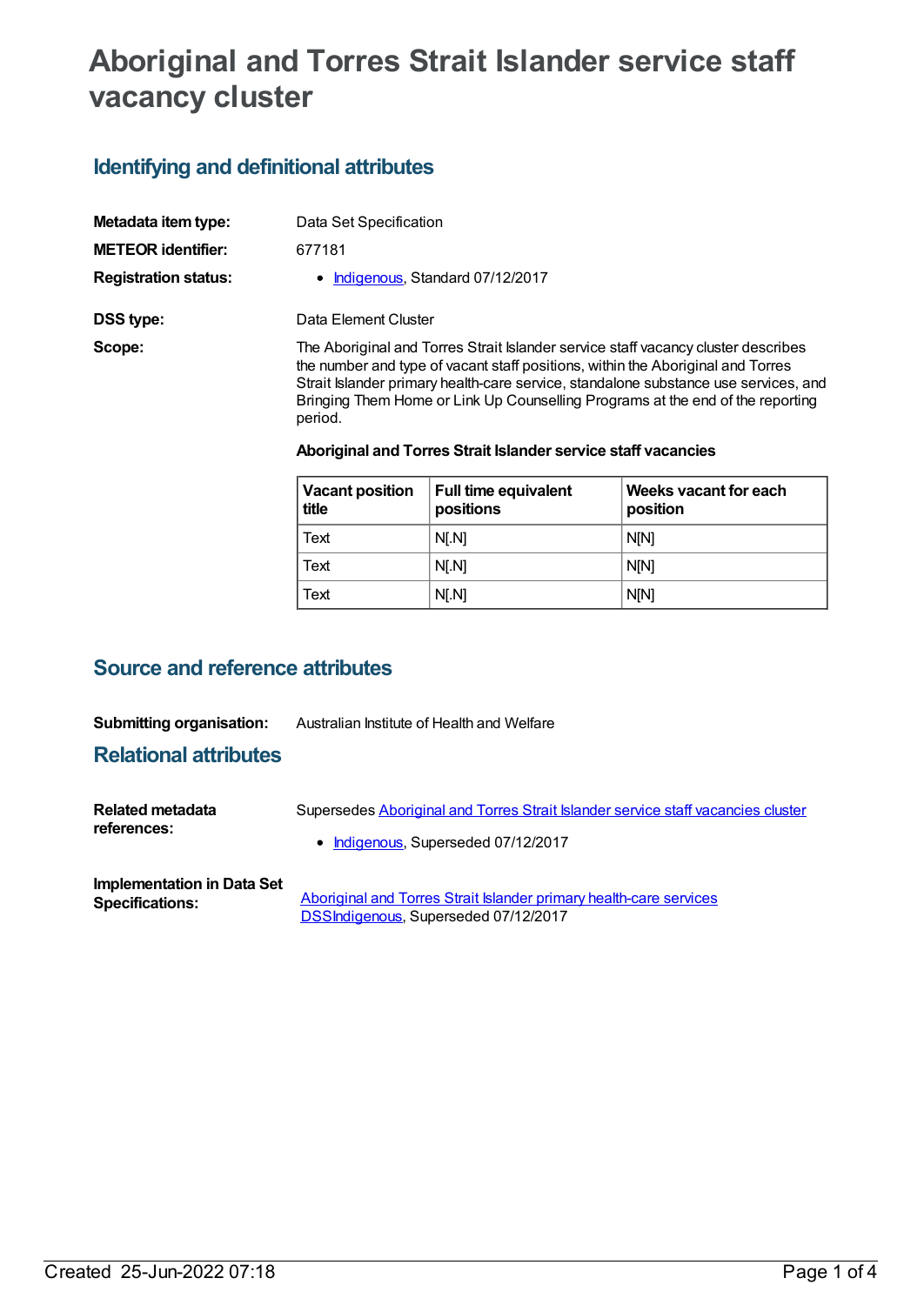*Implementation start date:* 01/06/2008

*Implementation end date:* 30/07/2009

*DSS specific information:*

This data element cluster refers to vacancies within the Aboriginal and Torres Strait Islander primary health care services.

Aboriginal and Torres Strait Islander primary [health-care](https://meteor.aihw.gov.au/content/664859) services DSS [Indigenous](https://meteor.aihw.gov.au/RegistrationAuthority/6), Superseded 07/12/2017

*Implementation start date:* 01/07/2009

*Implementation end date:* 30/06/2010

*DSS specific information:*

This data cluster refers to vacancies within the Aboriginal and Torres Strait Islander primary health care services.

Aboriginal and Torres Strait Islander primary [health-care](https://meteor.aihw.gov.au/content/664877) services DSS [Indigenous](https://meteor.aihw.gov.au/RegistrationAuthority/6), Standard 07/12/2017

*Implementation start date:* 01/07/2011

*Implementation end date:* 30/06/2012

*DSS specific information:*

This data cluster refers to vacancies within the Aboriginal and Torres Strait Islander primary health care service.

Aboriginal and Torres Strait Islander standalone substance use services [DSSIndigenous,](https://meteor.aihw.gov.au/content/664760) Superseded 07/12/2017

*Implementation start date:* 01/07/2008

*Implementation end date:* 30/06/2009

*DSS specific information:*

This data cluster refers to the staff vacancies within the Aboriginal and Torres Strait Islander standalone substance use services.

Aboriginal and Torres Strait Islander standalone substance use services [DSSIndigenous,](https://meteor.aihw.gov.au/content/561172) Superseded 07/12/2017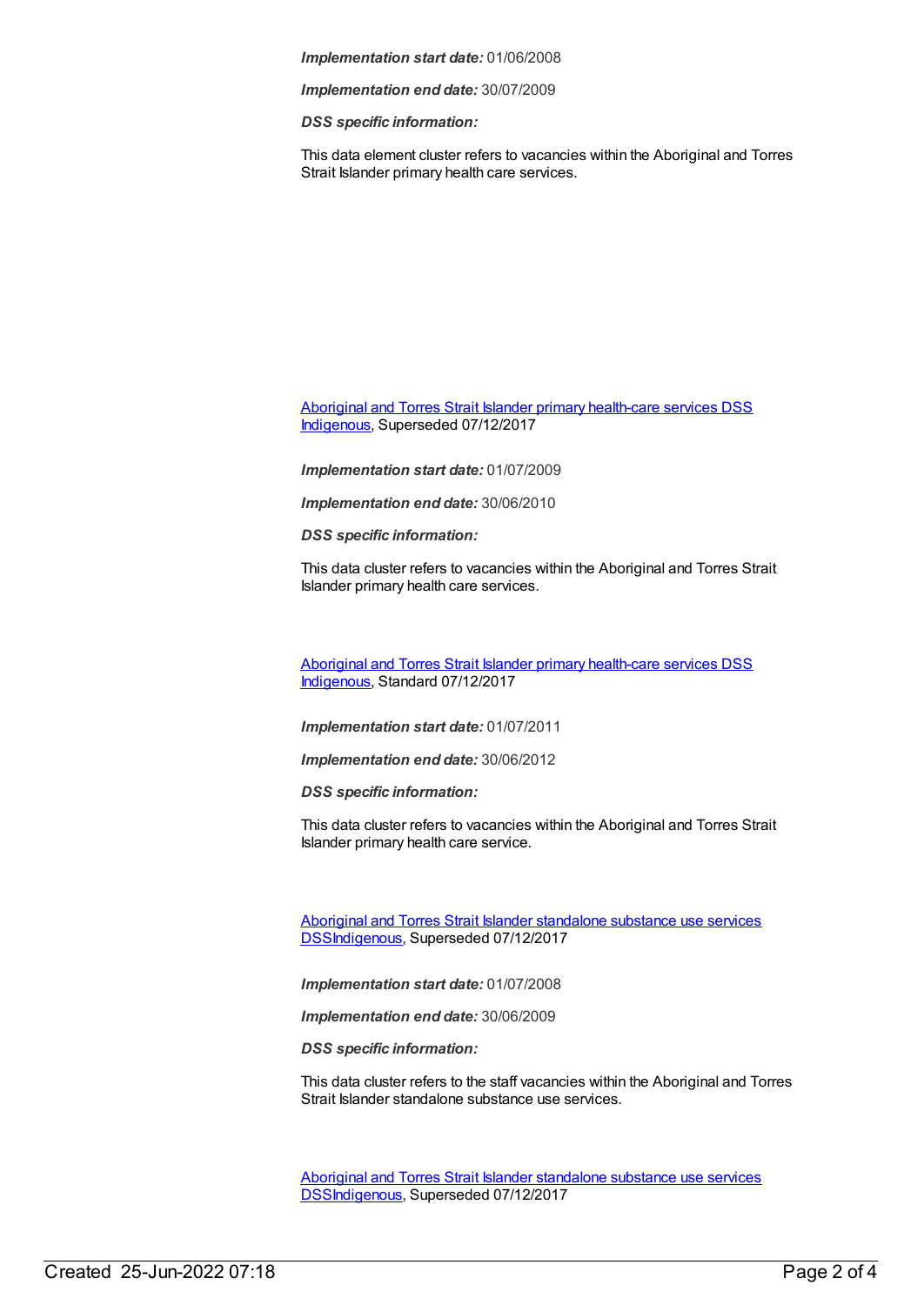*Implementation start date:* 01/07/2010

*Implementation end date:* 30/06/2011

*DSS specific information:*

This data cluster refers to the staff vacancies within the Aboriginal and Torres Strait Islander standalone substance use service.

Aboriginal and Torres Strait Islander [standalone](https://meteor.aihw.gov.au/content/664879) substance use services DSS [Indigenous](https://meteor.aihw.gov.au/RegistrationAuthority/6), Standard 07/12/2017

*Implementation start date:* 01/07/2011

*Implementation end date:* 30/06/2012

*DSS specific information:*

This data cluster refers to the staff vacancies within the Aboriginal and Torres Strait Islander standalone substance use services.

Aboriginal and Torres Strait Islander [standalone](https://meteor.aihw.gov.au/content/664861) substance use services DSS [Indigenous](https://meteor.aihw.gov.au/RegistrationAuthority/6), Superseded 07/12/2017

*Implementation start date:* 01/07/2009

*Implementation end date:* 30/06/2010

*DSS specific information:*

This data cluster refers to the staff vacancies within the Aboriginal and Torres Strait Islander standalone substance use services.

Bringing them Home/Link Up [Counsellors](https://meteor.aihw.gov.au/content/561178) DSS[Indigenous](https://meteor.aihw.gov.au/RegistrationAuthority/6), Superseded 07/12/2017

*Implementation start date:* 01/07/2010

*Implementation end date:* 30/06/2011

*DSS specific information:*

This data cluster refers to staff vacancies within the Bringing them Home and Link Up Counselling Program.

Bringing them Home/Link Up [Counsellors](https://meteor.aihw.gov.au/content/664881) DSS [Indigenous](https://meteor.aihw.gov.au/RegistrationAuthority/6), Standard 07/12/2017

*Implementation start date:* 01/07/2011

*Implementation end date:* 30/06/2012

*DSS specific information:*

This data cluster refers to staff vacancies within the Bringing them Home and Link Up Counselling Program.